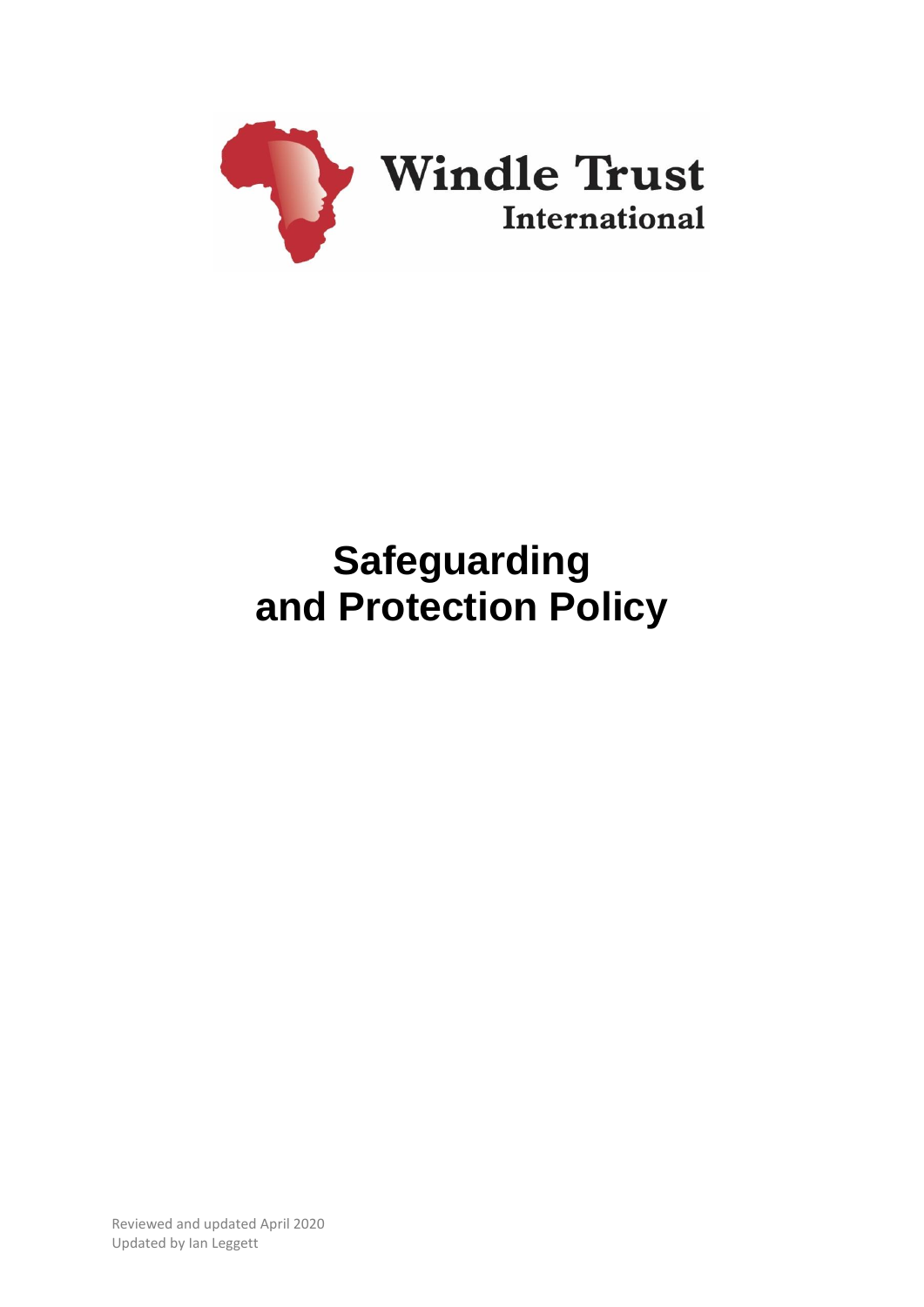# **SECTION 1**

# **Commitment Statement**

As an organisation working with children and adults who may be vulnerable and at risk of harm Windle Trust International will:

- Ensure that all Windle Trust International personnel are aware of and act in accordance with their personal responsibilities.
- Protect, maintain and uphold the human rights of children and adults at risk of harm.
- Eliminate discrimination including sectarian, racist, sexist or disability prejudice.
- Take steps to prevent bullying or exploitation, and challenge it if it is found.
- Ensure that all staff are familiar with and have access to a copy of this policy and know whom to contact for further information and advice.
- Make sure children and adults at risk of harm or parents know how to voice their concerns and obtain help if they are concerned.
- Ensure that everyone knows how to report any alleged malpractice or negligence (often known as 'whistleblowing').
- Ensure effective procedures are in place for responding to complaints, concerns and allegations of suspected or actual abuse.
- Ensure that everyone knows what their responsibilities are and what they should do.
- Ensure that there is documentation of any event of concern.
- Ensure that approved recruitment procedures are followed

# **Policy Statement**

Windle Trust International seeks to provide an environment where its staff and associates can work effectively to serve the community and for their own personal development. The organisation is committed to ensuring that everyone, specifically those who are vulnerable, are kept safe from harm while they are involved with the organisation. Employees have a personal responsibility for safeguarding the welfare and wellbeing of all children, young people and others at risk of harm by protecting them from abuse and exploitation.

Windle Trust International is aware that the opportunities and services provided through our programmes can create a power differential between those who are employed by us and (potential) programme participants. We acknowledge that there is a risk for this power imbalance to be exploited to acquire payments, gifts, services, and/or sexual favours. This Safeguarding and Protection policy has been developed to ensure the maximum protection of programme participants from exploitation and to clarify the responsibilities of our staff, volunteers and visitors to the projects and the standards of behaviour expected of them.

Windle Trust International recognises that all adults and children have equal rights to protection from abuse and exploitation. Such rights are prescribed in, among other documents, the Universal Declaration of Human Rights, the UN Convention on the Rights of the Child (UNCRC), the UN Convention for the Elimination of all Forms of Discrimination against Women (CEDAW), and often in the national laws of the countries where we work.

Windle Trust International condemns exploitation and inappropriate behaviour and is committed to taking action for the protection of programme participants. Whilst the primary aim of this policy is to protect participants and/or beneficiaries, it is also designed to protect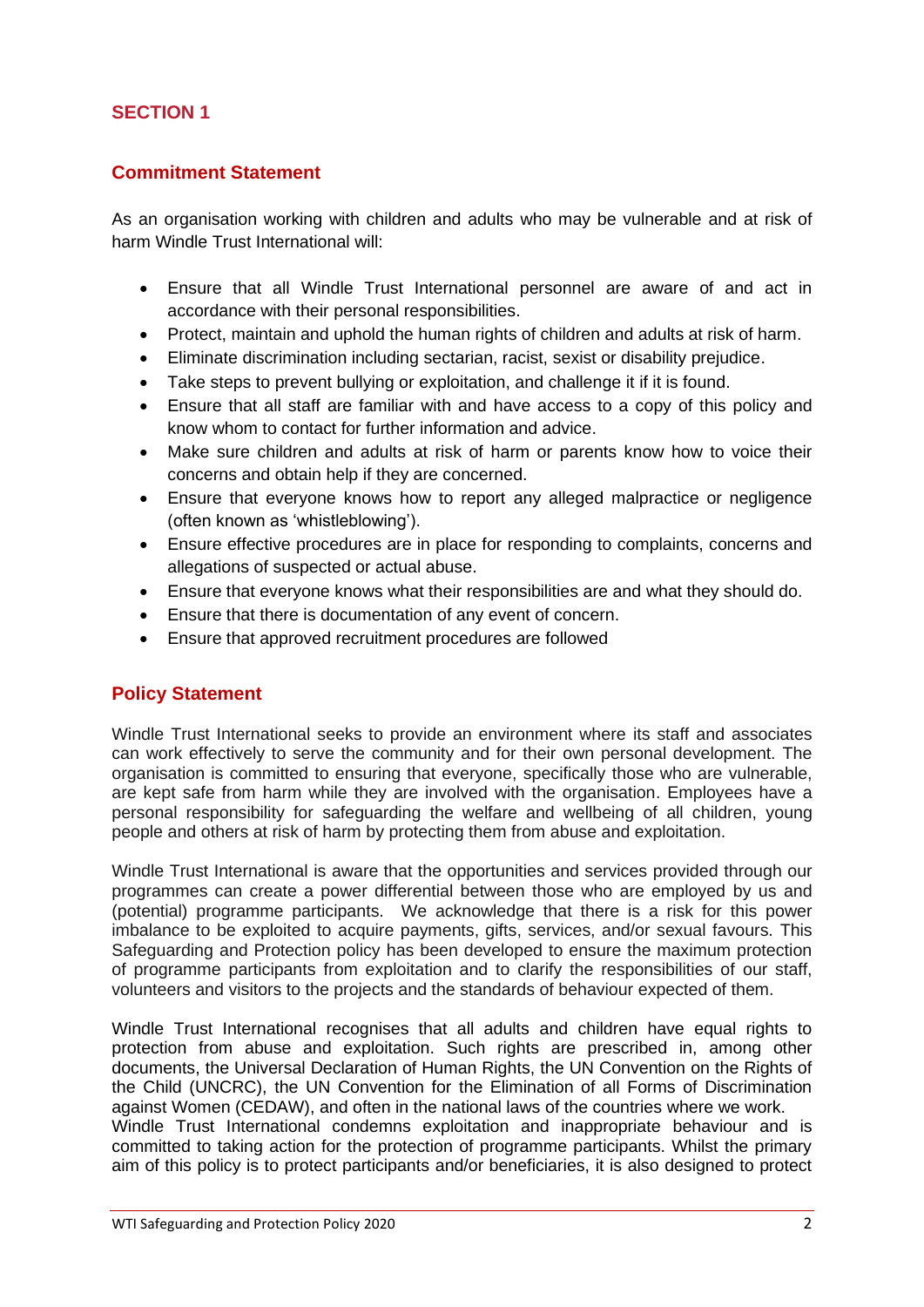staff, the organisation, and its partners. The policy applies to all our staff, volunteers, trustees, consultants and visitors to the projects.

# **Key Principles**

WTI's Safeguarding and Protection Policy is guided by the following principles:

#### **1 Best interests of the child:**

In all actions concerning children and when dealing with a concern for the safety or wellbeing of a child, the best interests of the child shall be a primary consideration.

## **2 Zero tolerance of child abuse and exploitation:**

WTI has a zero-tolerance approach to child abuse and exploitation. Windle Trust International will not knowingly engage personnel to be in contact with children or to access communities whom we work with if they pose an unacceptable risk to children's safety or wellbeing. We will take immediate action upon report of any suspected child abuse or exploitation.

## **3 Shared responsibility:**

WTI believes child safequarding and protection is a shared responsibility, which requires all personnel committing to and upholding the principles of this policy. WTI will also ensure that all partner organisations involved in the implementation of projects and activities have appropriate child safeguarding measures to implement the minimum standards outlined in this Policy.

## **4 Accountability and Openness:**

WTI will continue to strengthen its internal child safeguarding systems to ensure accountability to children and the families and communities with which it works. Specific child safeguarding roles and responsibilities will be delegated to staff to effectively embed child safe organisational practice across all programs, operations and activities. WTI will ensure an organisational child safe culture where any issues or concerns of child safeguarding or poor practice can be raised and discussed.

# **Context and Relevance**

The statements and principles set out above provide the foundations for the detailed policy provisions that follow. Before considering those details, however, it is important that all our staff, partners and individuals with who we work understand the reasons for setting out our commitment to safeguarding and protection.

Windle Trust International works primarily with children and young people who have been affected by conflict. They may have endured displacement, sometimes within a country and sometimes by seeking refuge outside their country of origin. Their legal status is sometimes unclear and complex. Many of them have lived, for varying periods, in situations where there is the risk of danger, violence and displacement. For conflict-affected communities in such situations, the notion of universal rights to public goods such as education, health care or the rule of law are a chimera. Instead of a guaranteed right to education, children and young people risk exclusion, discrimination or exploitation largely because they neither know what their rights may be nor do they have the means to exercise those rights. In essence, they are weak and powerless and that makes them vulnerable to exploitation and abuse.

In the last decade we have become increasingly aware that individuals within institutions that are specifically mandated to protect and serve poor and vulnerable people – whether it be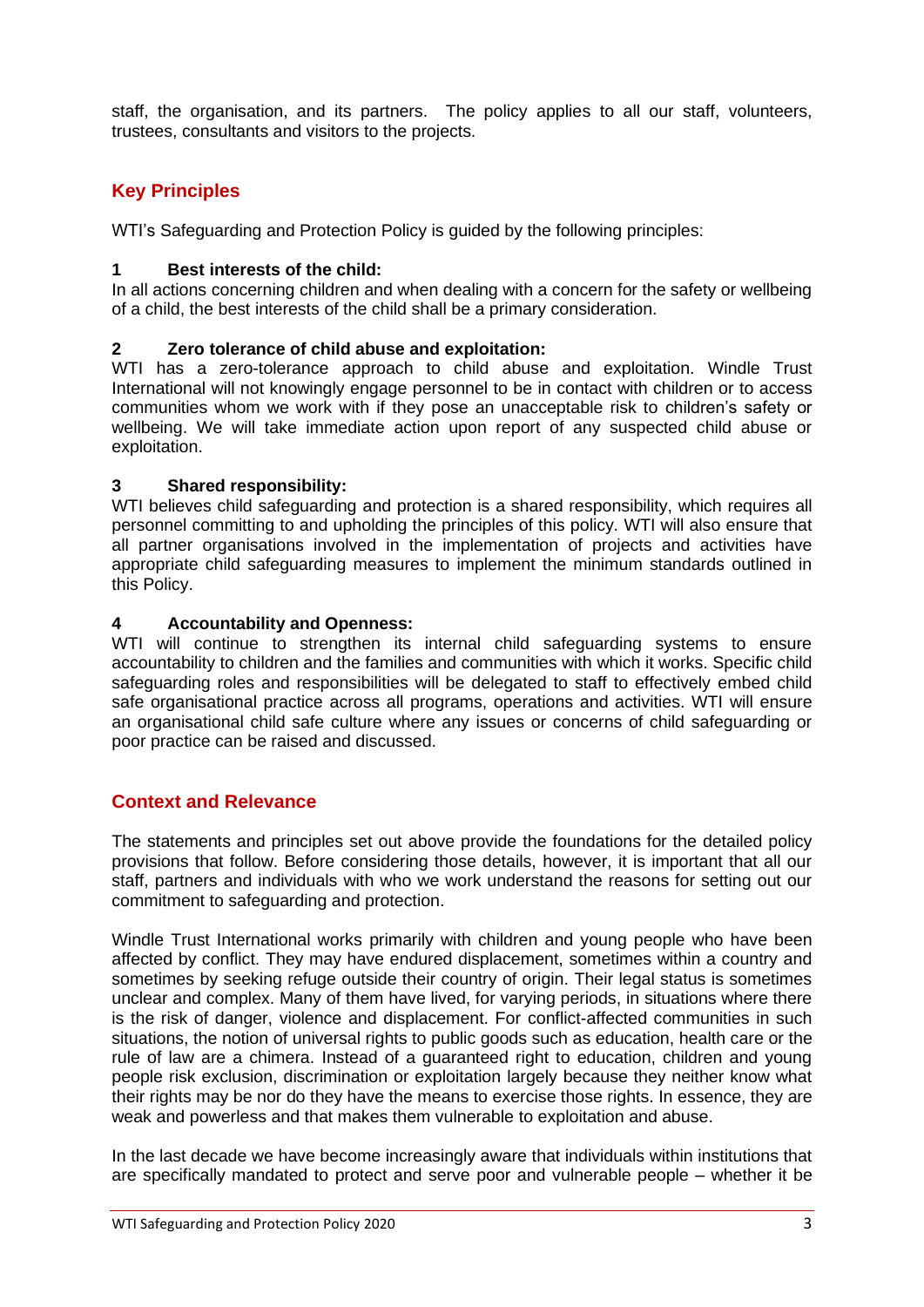churches, healthcare institutions or schools – may abuse the power of their position and break the duty of care that they are obliged to discharge. Given the context in which WTI is operating, we must recognise that some of the people with whom WTI is working may be at risk of exploitation and abuse. This may happen in a primary or secondary school where Windle Trust International is working – either directly or through partners – but it may also happen at tertiary level particularly in the context of securing access to scholarships. A scholarship is a rare and valuable opportunity and we need to be aware that it illustrates a profound power imbalance between those who yearn for the opportunity it will provide and those with the power to open such doors.

As with any policy that is designed to be organisation-wide in scope, this one seeks to achieve a balance in a context that is complex and contested. On the one hand we wish to be clear where WTI stands as an organisation and the responsibilities on all of our staff, associates and volunteers in terms of the provision of universally and often nationally recognised rights and protections. On the other hand we recognise that what may be inappropriate or offensive in one culture may be accepted and uncontroversial in another. For this reason, whilst the policy and commitment statement set out above provide the foundations for what follows, we acknowledge that each country office may need to adjust the details and examples to suit their own social and legal context. Such flexibility is not a dilution of our organisational commitments but a reflection of our determination to make them relevant, appropriate and understandable in a range of contexts. Any amendments will need to be formally approved by the Executive Director on behalf of the trustees and will be reported to them in their reviews of this policy.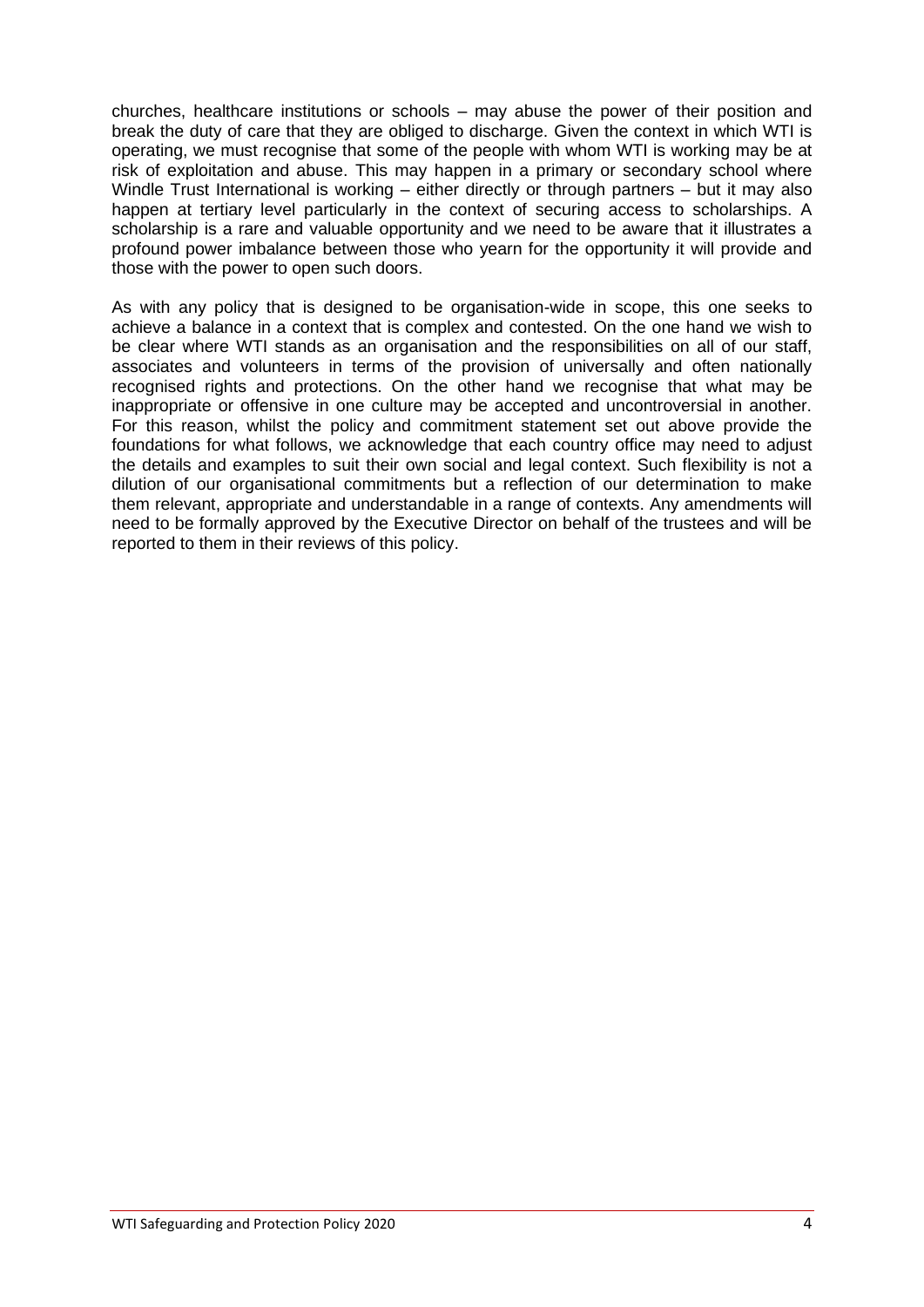# **SECTION 2**

**Understanding the basis of our policy**

## **What constitutes harm?**

Harm is defined as:

- Injury Hurt
- Damage Loss

Harm is caused by abuse or exploitation which may be:

- Neglect
- Emotional or psychological
- Physical
- Sexual
- Financial or material
- Discriminatory
- or a combination of any of these

#### **Categories of Harm**

**Neglect** is the failure to meet a person's basic physical and/or psychological needs that damages or impairs their health or development or failing to prevent harm.

**Physical abuse** involves deliberate injury to the person, however slight. This would include injuries that are inconsistent with explanations provided; unexplained fractures to any part of the body or spinal injuries but it might also be reflected in incontinence or the restriction of freedom of movement.

**Emotional or psychological abuse** is the emotional mistreatment of a person that adversely affects their behaviour, wellbeing or emotional or cognitive development.

**Sexual abuse** is the involvement of the person in sexual activities which they do not want or truly understand, or to which they are unable to give valid or genuine consent. This may involve rape or other criminal behaviour; sexual assault or sexual harassment; overtly sexual behaviour, often inappropriate to age or development; exposure to inappropriate material.

**Sexual exploitation** is any actual or attempted abuse of a position of vulnerability, differential power or trust for sexual purposes, including, but not limited to profiting monetarily, socially or politically from the sexual exploitation of another.

**Financial or material abuse** is the theft or misuse of a person's money or property. Signs of possible financial or material abuse include unusual or inappropriate financial transactions or the withholding of a financial or material entitlement.

**Discriminatory abuse** occurs when someone picks on a person or treats them unfairly because something about them is different. This can include unfair or less favourable treatment due to a person's race, gender, age, disability, religion, sexuality, appearance or cultural background. Such behaviour may include harassment, threatening or obscene behaviour; bullying; or threatening, offensive or insulting language.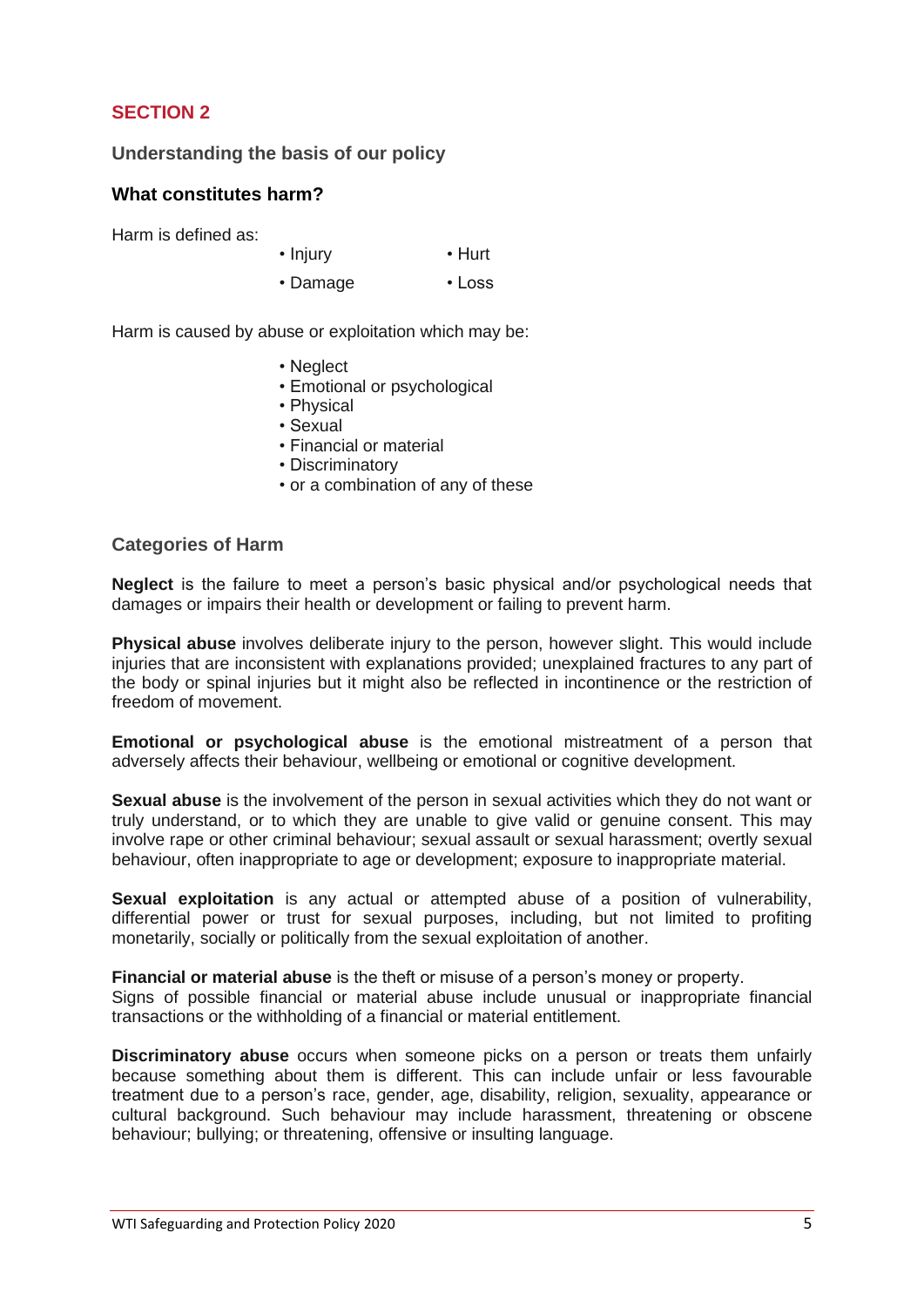# **SECTION 3**

# **Putting the Policy into Practice**

We take a threefold approach to participant protection:

- ➢ **Awareness** educating all staff, volunteers, interns and visitors to the projects on the Code of Conduct
- ➢ **Deterrence** making public, particularly in recruiting staff and volunteers, Windle Trust International s procedures and reference checks put in place to prevent incidents
- ➢ **Openness and Reporting –** developing a culture where staff can be open about concerns, and a procedure whereby staff and volunteers can report concerns

#### **Awareness**

- 1 Country Directors should review this policy and ensure that it is appropriate given the local context and in terms of language used. It may be edited and adapted as appropriate, subject to final approval by the Executive Director.
- 2 Managers should distribute copies of the WTI Code of Conduct to staff in relevant languages, including local languages as appropriate. A copy should be included in appointment and induction material for new staff.
- 3 All staff, visitors, and volunteers must have a copy of the Code of Conduct.
- 4 All new staff inductions must include a briefing on this policy.
- 5 All staff will be expected to read this Code of Conduct and sign an agreement to follow it.
- 6 All staff are responsible for reporting any concerns or incidents to one or more of the following: The Line Manager, the Country Director, the Executive Director or in confidence to [Welfare@windle.org.uk](mailto:Welfare@windle.org.uk) Alternatively by telephoning the UK Oxford office in the UK  $+44$  1865 712900. The reporting of suspected or actual abuse is a professional obligation.
- 7 Country staff are responsible for ensuring that communities, schools and other organisations are aware of the standards of behaviour expected of Windle Trust International staff.
- 8 Monitoring adherence to the policy will be included in WTI's internal audit processes.

# **Deterrence**

- 1 All staff must sign the WTI Code of Conduct.
- 2 Every workplace will display the Code of Conduct and every member of staff will have contact details for reporting.
- 3 All jobs advertised will be with a job description and person specification that will refer to Windle Trust International's Code of Conduct. Referees will be asked to comment on an applicant's suitability in relation to this safeguarding policy.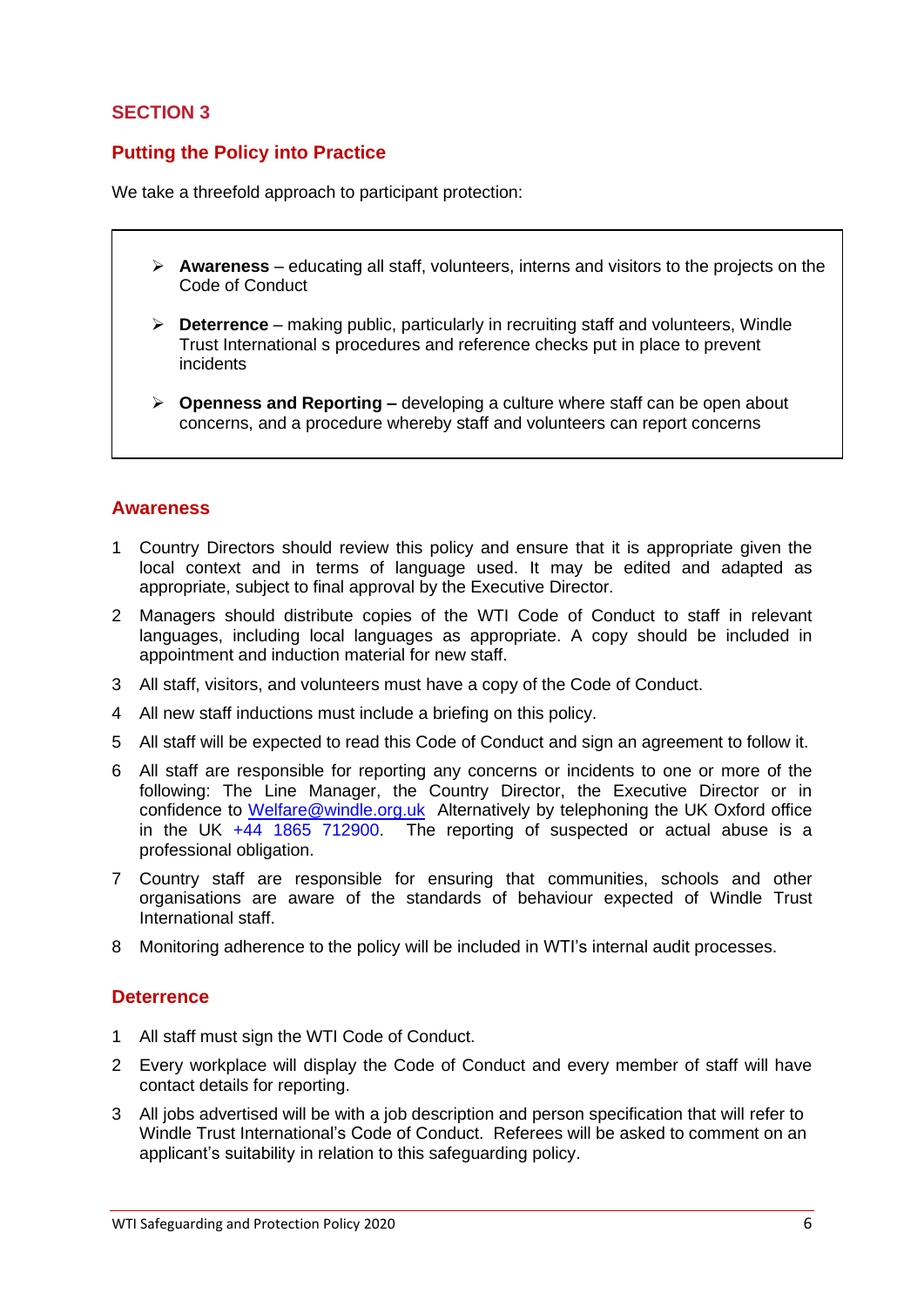# **Openness and Reporting**

- 1 Each country programme office will appoint one person to be a focal point to ensure implementation of and adherence to the standards of behaviours set out in this policy. That person will be responsible for ensuring dissemination and understanding of this policy and the standards of behaviours that are expected; arranging staff training to be conducted 4 times per year, on a quarterly basis for all staff, ensuring application of the policy.
- 2 If you have a concern about a Windle Trust International staff member, supporter or visitor, you should complete the incident form (Appendix 2), via one or more of the following: Your Line Manager, the Country Director, the Executive Director or in confidence to [Welfare@windle.org.uk](mailto:Welfare@windle.org.uk) If you prefer to contact the UK Oxford office by telephone please call +44 1865 712900. The reporting of suspected or actual abuse is a professional obligation.
- 3 The Manager and/or Country Director will discuss the concern and agree further action: Considerations should include local culture and traditions, relevant provisions of national law, the best interest of the victim, the risk of re-offence, and our own organisational values and reputation, and the expectations we have of our staff.
- 4 Every complaint should be investigated fully and appropriately. Protecting the rights of the victims, and also those of potential future victims, should take precedence over a desire to protect our organisational reputation. Our organisational response should be driven by integrity and the imperative to do the right thing.
- 5 Serious abuses where a law has been broken (particularly rape and assault) should be reported to the local authorities unless there are exceptional circumstances not to do so. A decision not to report serious abuses must be approved by the Country Director and is subject to confirmation by the Executive Director.
- 6 If the alleged incident involves a Windle Trust International employee, that individual will be suspended or removed from the area where the incident took place until the facts are established and conclusions can be drawn. The decision to suspend must be taken by the Manager or Country Director and is not open to challenge by the individual involved – or by the Executive Director if it involves the Country Director.
- 7 In conducting an enquiry into allegations of wrongdoing by commission or omission, both the alleged victim(s) and alleged perpetrator(s) shall be allowed to be represented or accompanied by a colleague or friend if they wish.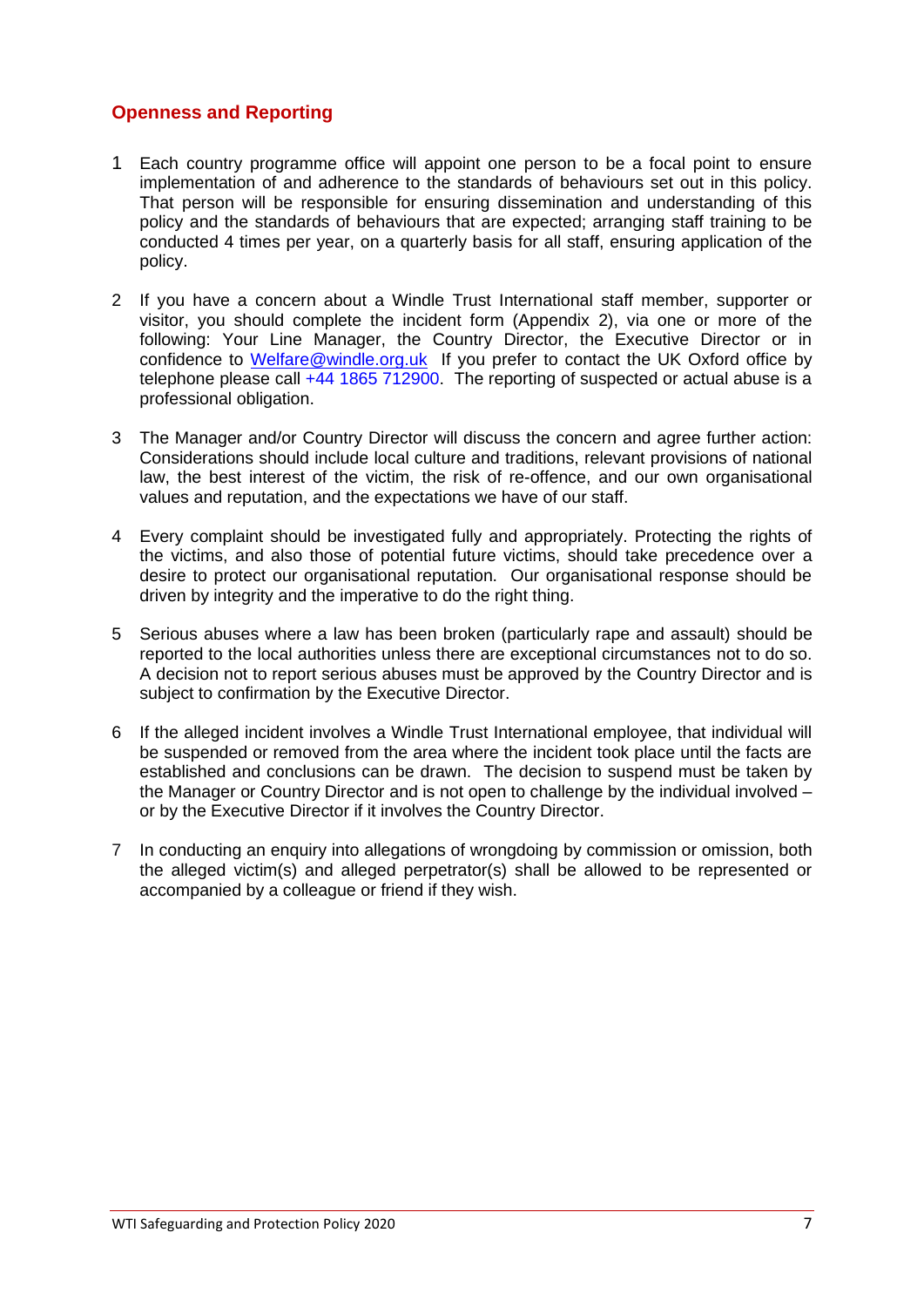# **Applying the principles**

All those working with children and adults at risk of harm must:

- Promote their welfare, health and wellbeing and take every reasonable precaution to minimise risk of harm
- Understand and apply the safeguarding policy for working safely with children and adults at risk of harm
- Undertake staff training 4 times per year, on a quarterly basis to ensure application of the policy.
- training to the appropriate level to support you in your role.
- Act appropriately and be able to challenge inappropriate behaviour in others
- Know how to follow the procedure for reporting concerns and alleged or suspected incidents of abuse.

# **Appendix 1**

#### **DEFINITIONS**

*Child:* An individual below the age of 18 years, unless the laws of a particular country set the legal age for adulthood younger. (Taken from the 1989 UN Convention on the Rights of the Child)

*Visitor:* Any individual who visits a settlement, school or college on behalf of or a guest of Windle Trust International (WTI) and comes into contact with WTI participants. This includes journalists, consultants, donors, friends, trustees etc.

*Bullying:* Inappropriate behaviour, whether verbal or physical, conducted by one or more persons against another or others, which could reasonably be regarded as undermining the individual's right to dignity. Examples include manipulation of the person's reputation by gossip or ridicule; social exclusion or isolation; threats abuse; etc.

*Harassment:* Any act or conduct including verbal and written if the conduct is unwelcome to the recipient and could reasonably be regarded as offensive, humiliating, or intimidating. Examples include: ridicule; shoving or assault; etc.

*Sexual harassment:* Is an act of physical intimacy; request for sexual favours; verbal or written communication or gesture that could reasonably be regarded as sexually offensive, humiliating, or intimidating.

Participants: "Participants" include beneficiaries of our projects and other community members where we work, as well as WTI and associated project or government staff.

*Rape:* An act of non-consensual sexual intercourse.

*Exploitation:* Is using one's position of authority, influence or control over resources, to pressure, force or manipulate someone to do something against their will. This includes for example threatening to withhold support or assistance from a beneficiary, threatening to make false claims about a person in public, or any other negative repercussions in the work place or community.

*Violence:* Includes incidents where a person is abused, threatened or assaulted in circumstances related to their work, involving an explicit or implicit challenge to their safety, health and well-being.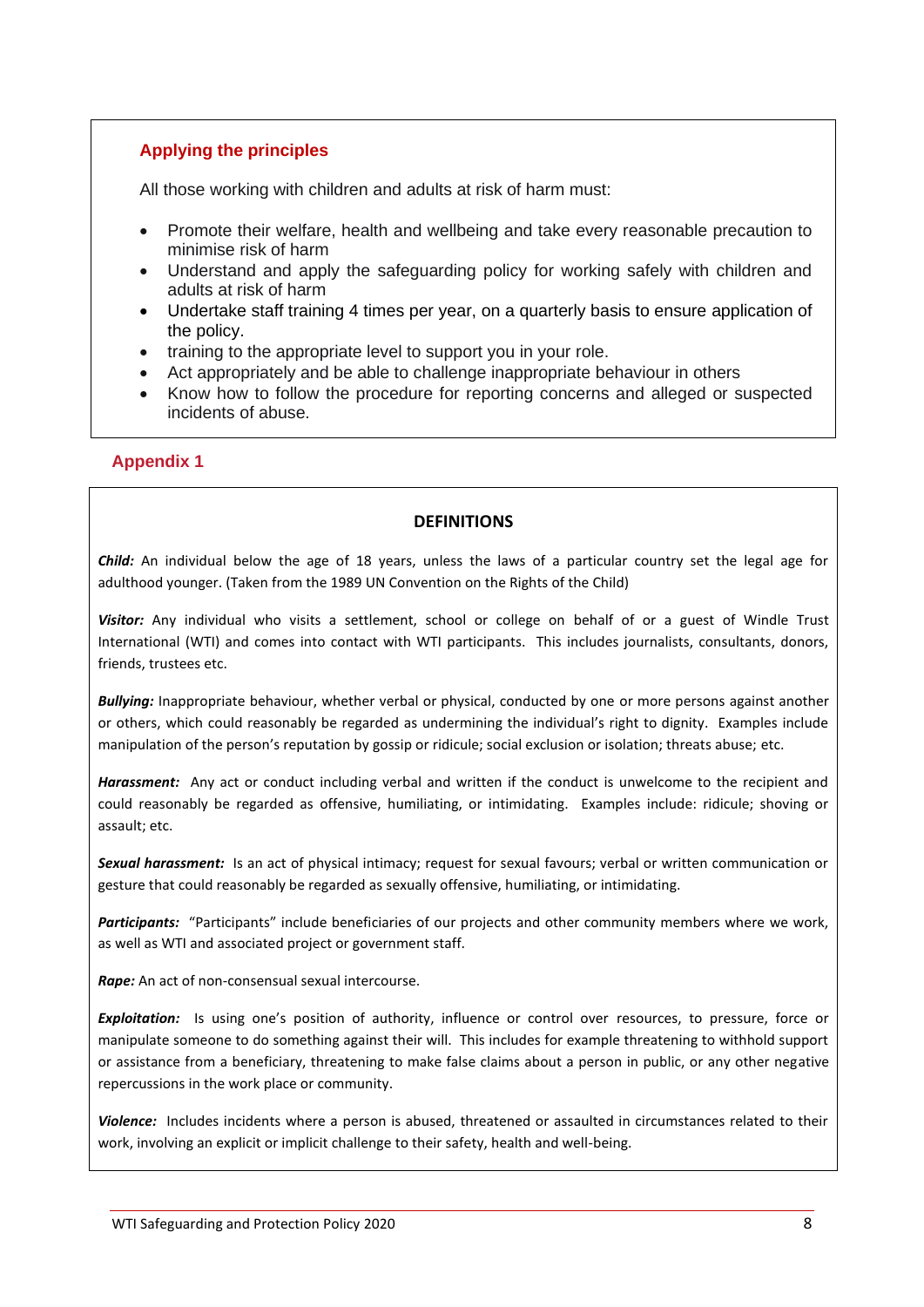**Appendix 2**



# **WINDLE TRUST INTERNATIONAL**

# **INCIDENT REPORT FORM**

If you have knowledge of an incident that has occurred that is against the WTI Code of Conduct, the Prevention of Sexual Exploitation and Abuse policy, or that a participant's safety might be in danger, please complete this form to the best of your knowledge as promptly as possible.

Please note for confidentiality reasons, the report should be written and signed solely by you. It will be treated in the strictest confidence. Windle Trust International has a dedicated email address [Welfare@windle.org.uk](mailto:Welfare@windle.org.uk) to enable confidential reporting. This email address is monitored in the UK. Alternatively, you can send your report to the relevant programme manager, WTI Country Director, or to the Executive Director. You are also able to call the Oxford office in the UK on +44 1865 712900.

#### **Your name**

**Your job title or Role**

**Your e-mail address and telephone number**

**Name of alleged perpetrator**

**Name of participant(s)/victim(s) against whom the incident occurred**

**Gender of participant/alleged victim MALE / FEMALE**

**Age of participant** (only complete for adult if age is related to his/her vulnerability)

**Address of participant**

**Guardians / carers of participant (if a child)**

#### **Date, time of alleged incident**